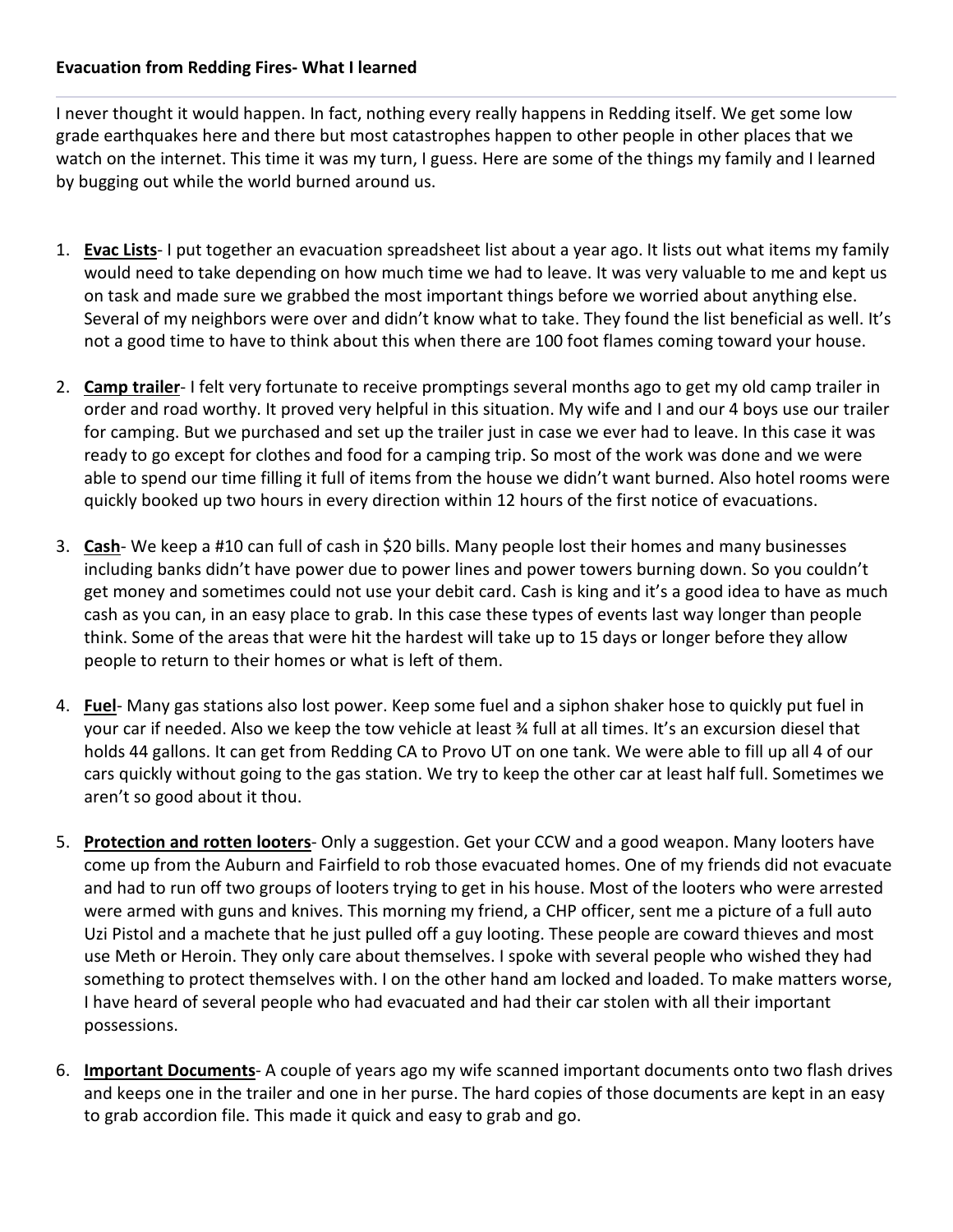- 7. **72 hour kits are not enough** I was evacuated for 5 days. We just got back into our house last night and that is just because the amazing fire fighters were able to save our neighborhood by bombing from the air…so no houses burned in my neighborhood. Fortunately we had our camp trailer, because our 72 hour kits would never been enough to do much more than keep us alive. Of course I know that is their purpose, but having enough to just be stay alive is just no fun.
- 8. **Medications and First Aid** You will not have enough. I work for a pharmacy. People all over were trying to get prescriptions filled because they forgot to take theirs as they evacuated. Take medications and take plenty so you can share. Don't forget over-the-counter like Acid reflux and anti-diarrhea. It becomes difficult to know what you will be eating and how you will react to it. Also, everybody needed headache medication and allergy meds due to all the smoke and garbage in the air. And here is a plug for fish antibiotics. I treated a UTI while evacuated. But be warned, I work for a pharmacy and am familiar how this antibiotic was prescribed. Worked great.
- 9. **Communications** I would have been lost without my phone and computer for communication and fire info. Make sure you bring ways to charge your batteries. Our solar was of little help due to the smoke. Otherwise it works great. In this case we kept things charged with a goal zero 400 watt and some Anker battery packs I keep charged. I could recharge with the generator or plug in when we could find power. Several of the radio towers burned down so Radio stations, texting and calling was difficult at times. Ham radios would have been great if we could get enough people in our church to have them. There was a lot of bad information being passed around. After a while you start questioning everything until it was confirmed by someone seeing it.